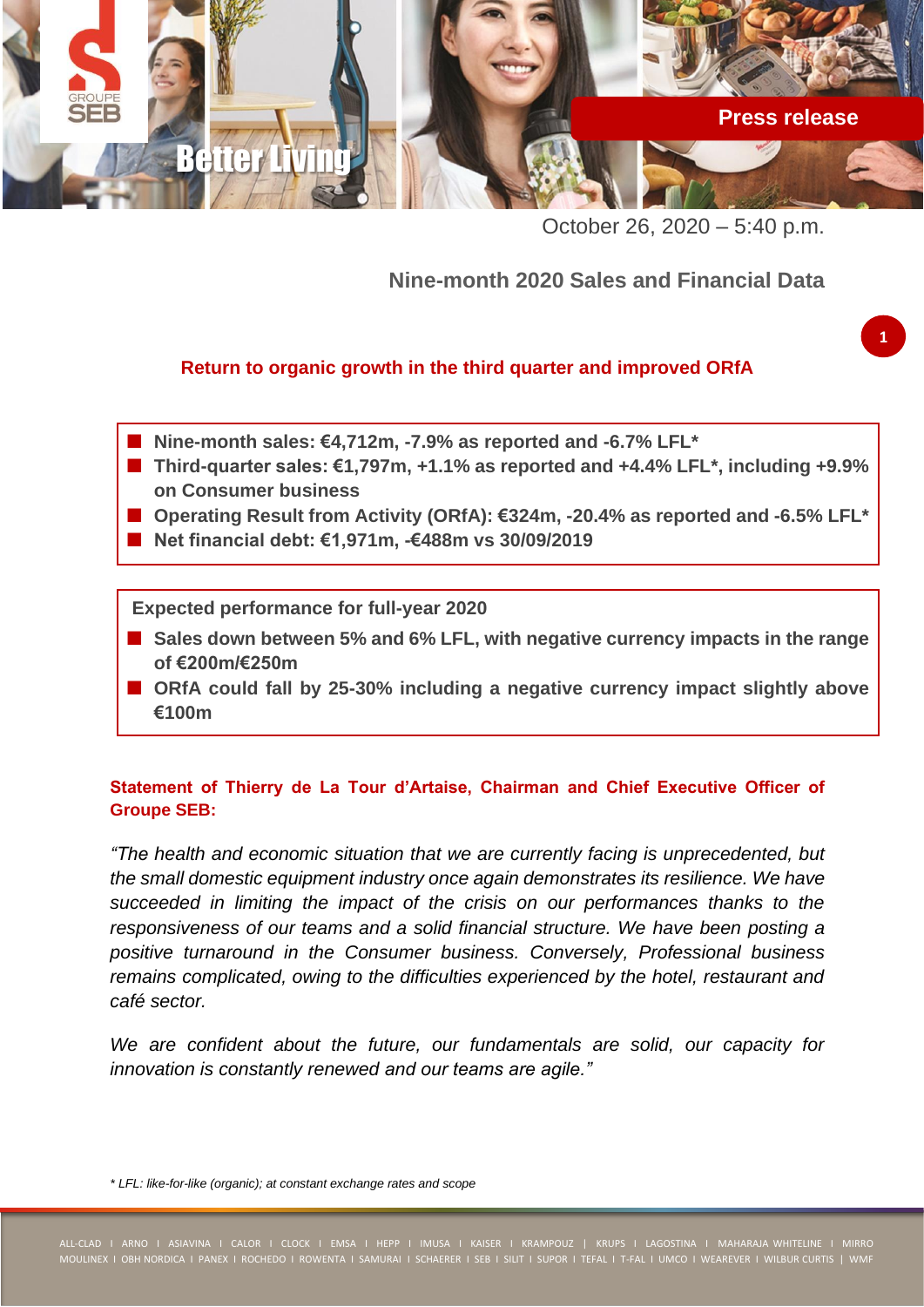### **GENERAL COMMENTS ON GROUP SALES**

Against the backdrop of an unprecedented crisis, Group revenue at end-September totaled €4,712m, down 7.9%. The decline can be broken down into an organic decrease of 6.7%, a currency effect of -2.2% and a scope effect of +1% (mainly the US company Storebound, for 2 months). The change in sales comprises a third quarter back to growth (+4.4% LFL). The difference between reported and organic growth mainly reflects the amplified depreciation of some currencies against the euro, including the Brazilian real, the Russian ruble, the Chinese yuan, the Turkish lira, and the Mexican and Colombian pesos… (currency effect of €-91m, -5.1% in the third quarter). This effect was partially offset by price increases in the markets concerned. In addition, for the last three months, the scope effect amounts to  $+632m$  or  $+1.8\%$ 

The good performance in the third quarter was driven by our Consumer business, up 10% LFL, bolstered by a globally buoyant small domestic appliance market (reallocation of household expenditure), a highly favorable trend for cooking products (more "home cooking"), and e-commerce. All the major regions contributed to the organic growth in quarterly sales.

In contrast, the Professional business, and notably Professional Coffee, continues to be heavily impacted by the difficulties in the hospitality and catering sector and by persistent uncertainties that are hindering investments.

|                                                                                                                                                                                       | 9 months | 9 months<br>2020                                                             | <b>Change 2020/2019</b> |                | Q3 Change 2020/2019                                     |                |
|---------------------------------------------------------------------------------------------------------------------------------------------------------------------------------------|----------|------------------------------------------------------------------------------|-------------------------|----------------|---------------------------------------------------------|----------------|
| <b>Revenue in €m</b>                                                                                                                                                                  | 2019     |                                                                              | As reported             | Like-for-like* | As reported                                             | Like-for-like* |
| <b>EMEA</b>                                                                                                                                                                           | 2,180    | 2,118                                                                        | $-2.9%$                 | $-1.4%$        | $+8.6%$                                                 | $+12.2%$       |
| <b>Western Europe</b>                                                                                                                                                                 | 1,586    | 1,520                                                                        | $-4.2%$                 | $-4.2%$        | $+9.4%$                                                 | $+9.4%$        |
| Other countries                                                                                                                                                                       | 594      | 598                                                                          | $+0.7%$                 | $+6.1%$        | $+6.7%$                                                 | $+19.2%$       |
| <b>AMERICAS</b>                                                                                                                                                                       | 630      | 584                                                                          | $-7.4%$                 | $-3.1%$        | $+6.7%$                                                 | $+10.8%$       |
| <b>North America</b>                                                                                                                                                                  | 400      | 417                                                                          | $+4.2%$                 | $-0.1%$        | $+18.0%$                                                | $+8.6%$        |
| <b>South America</b>                                                                                                                                                                  | 230      | 167                                                                          | $-27.5%$                | $-8.3%$        | $-14.8%$                                                | $+15.0%$       |
| <b>ASIA</b>                                                                                                                                                                           | 1,715    | 1,582                                                                        | $-7.7%$                 | $-6.2%$        | $+2.0%$                                                 | $+6.0%$        |
| China                                                                                                                                                                                 | 1,339    | 1,196                                                                        | $-10.7%$                | $-8.9%$        | $+0.1%$                                                 | $+3.9%$        |
| Other countries                                                                                                                                                                       | 376      | 386                                                                          | $+2.7%$                 | $+3.8%$        | +7.6%                                                   | $+12.4%$       |
| <b>TOTAL Consumer</b>                                                                                                                                                                 | 4,525    | 4,284                                                                        | $-5.3%$                 | $-3.4%$        | $+6.0%$                                                 | $+9.9%$        |
| <b>Professional business</b>                                                                                                                                                          | 589      | 428                                                                          | $-27.3%$                | $-31.6%$       | $-38.4%$                                                | $-39.4%$       |
| <b>GROUPE SEB</b><br>$\star$ 1.9 $\star$ - $\star$ 19 $\star$ - $\star$ - $\star$ - $\star$ - $\star$ - $\star$ - $\star$ - $\star$ - $\star$ - $\star$ - $\star$ - $\star$ - $\star$ | 5,114    | 4,712<br>$D_{\text{c}}$ and $L_{\text{c}}$ is the contract of $C_{\text{c}}$ | $-7.9%$                 | $-6.7%$        | $+1.1%$<br>04 and auto-to-discuss we use the difference | $+4.4%$        |

## **DETAIL OF REVENUE BY REGION**

*\* Like-for-like: at constant exchange rates and scope Rounded figures in €m % calculated in non-rounded figures*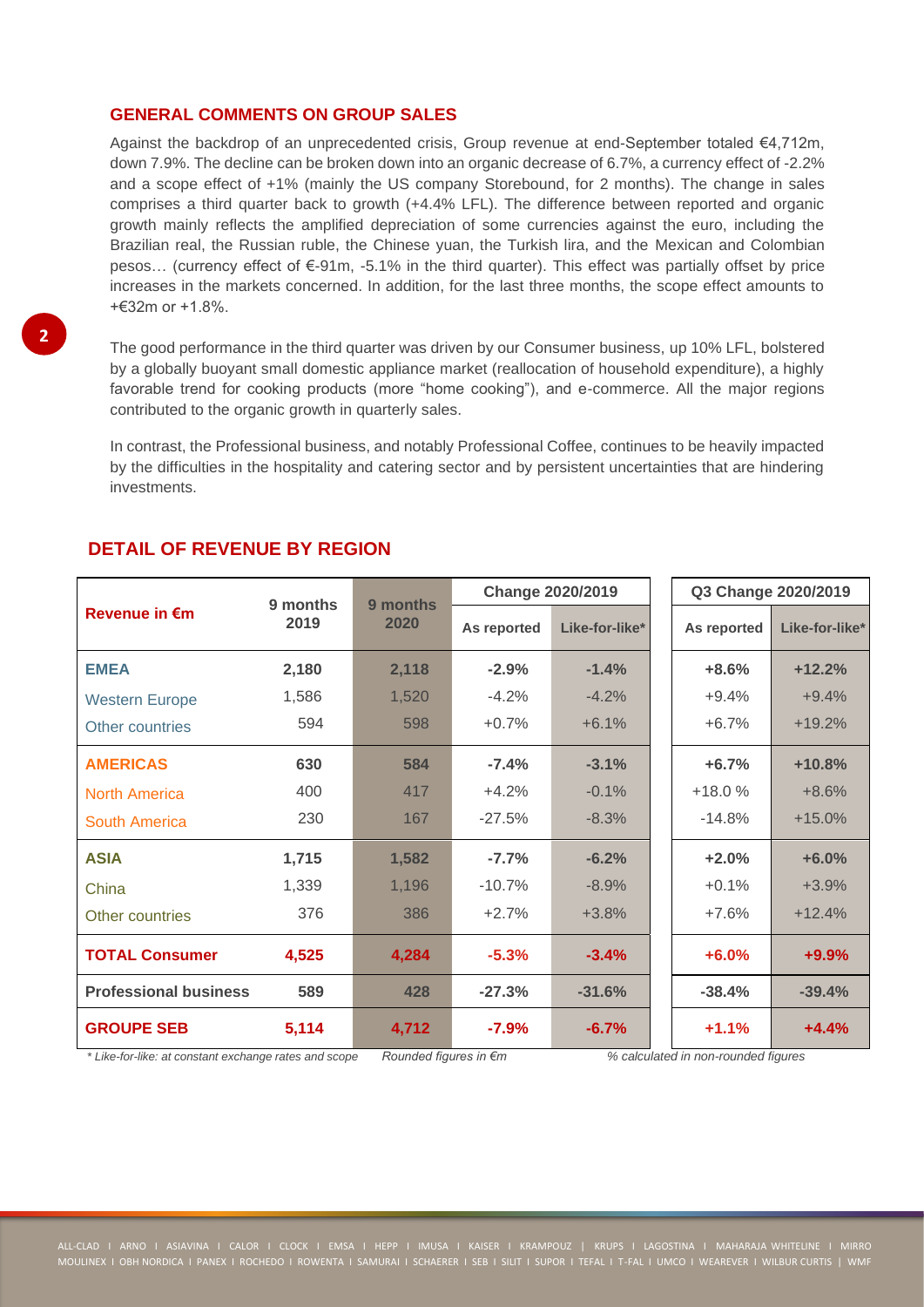### **COMMENTS ON CONSUMER SALES BY REGION**

|                         | 9 months | 9 months | Change 2020/2019 |                | Q3 Change 2020/2019 |                |
|-------------------------|----------|----------|------------------|----------------|---------------------|----------------|
| Revenue in $\epsilon$ m | 2019     | 2020     | As reported      | Like-for-like* | As reported         | Like-for-like* |
| <b>EMEA</b>             | 2,180    | 2.118    | $-2.9%$          | $-1.4%$        | $+8.6%$             | $+12.2%$       |
| <b>Western Europe</b>   | 1.586    | 1.520    | $-4.2%$          | $-4.2%$        | $+9.4%$             | $+9.4%$        |
| Other countries         | 594      | 598      | $+0.7%$          | $+6.1%$        | $+6.7%$             | $+19.2%$       |

#### **WESTERN EUROPE**

After a difficult second quarter (-8.3% LFL), the region posted a substantial turnaround in the third quarter, with sales up 9.4% LFL. In almost all the countries, this performance reflected positive market momentum (particularly in cooking products, which benefited from the strong resurgence of home cooking), continued restocking by retailers in July, and a very good month in September. Generally speaking, the dynamic remains largely driven by e-commerce.

France posted double-digit sales progression in the quarter, nurtured by most distribution channels, including our proprietary retail network. Almost all product categories contributed to growth, including cooking, of course, as well as home care, staging a marked recovery.

In other Western European countries, except for Italy, where activity resumption occurred later, business trended well overall in the third quarter. This was notably the case in Germany, where our revenue grew slightly in the third quarter, fueled among other things by the good performances of WMF product lines and the continued ramp-up in online sales. Momentum was particularly brisk in the Nordic countries, Belgium and the Netherlands (despite demanding 2019 comparatives resulting from loyalty programs), the UK and Spain.

Overall sales dynamic stemmed from robust performances in cookware and electrical cooking (pots and pans, electrical cooking, food and beverage preparation, depending on the country), a good season for fans (including in Northern Europe) and a rebound in vacuum cleaners (robot and versatile).

### **OTHER EMEA COUNTRIES**

In the third quarter, the region posted vigorous organic sales growth of 19.2%, leading to an increase of over 6% LFL at end-September.

**3**

The difference with the performance in euros results from the amplified depreciation of certain currencies over the quarter, notably the Russian ruble and Turkish lira. These effects were offset in part by price increases.

Despite the continued precarious health situation, reflected in localized (re)lockdowns, the small domestic equipment market was buoyant overall and our quarterly turnover rose in most countries.

The solid sales growth was driven both by our large markets (Russia, Poland, Ukraine, Romania and Turkey) and the continued rapid development in Central Asia.

Performances for the quarter and through end-September were more contrasted in Central Europe, owing notably to demanding 2019 comparatives stemming from loyalty programs.

Overall, e-commerce was a key driver of the strong sales momentum, be it in the form of business with click-and-mortar customers, ecommerce specialists (pure players) or direct-toconsumer sales.

As in the second quarter, activity was spurred by our flagship products and new categories (cookware, grills, garment steamers, versatile and robot vacuum cleaners, etc).

These solid performances served to strengthen our positions in several large markets.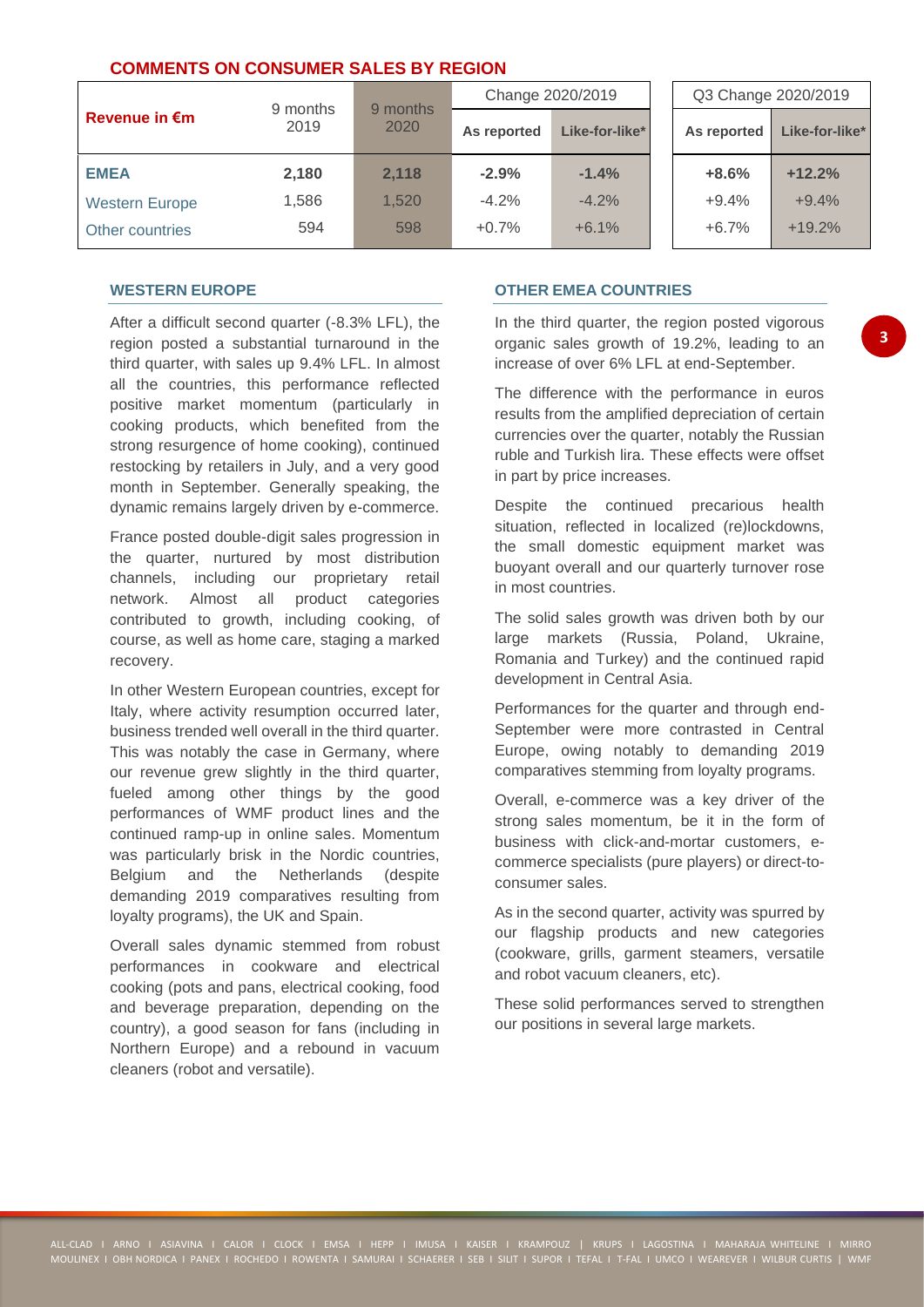|                         |                  | 9 months |             | Change 2020/2019 | Q3 Change 2020/2019 |                            |  |
|-------------------------|------------------|----------|-------------|------------------|---------------------|----------------------------|--|
| Revenue in $\epsilon$ m | 9 months<br>2019 | 2020     | As reported | Like-for-like*   | As reported         | Like-for-like <sup>*</sup> |  |
| <b>AMERICAS</b>         | 630              | 584      | $-7.4%$     | $-3.1%$          | $+6.7%$             | $+10.8%$                   |  |
| <b>North America</b>    | 400              | 417      | $+4.2%$     | $-0.1%$          | $+18.0%$            | $+8.6%$                    |  |
| <b>South America</b>    | 230              | 167      | $-27.5%$    | $-8.3%$          | $-14.8%$            | $+15.0%$                   |  |

### **NORTH AMERICA**

After a 6.6% contraction in the first half, sales returned to growth in the third quarter. Despite unfavorable currency effect across the region, sales gained 18% in euros, following the integration of Storebound. On a like-for-like basis, sales increased by 8.6%.

The pick-up in business activity in the United States has been the main growth driver, despite the tough health context and continuing difficulties in traditional retail. The Group benefited from the consumer preference for cooking at home as well as from the temporary consumption incentives granted by the US government. Cookware sales rose strongly over the quarter for all our leading brands -T-Fal, All Clad and Imusa - and across all retail networks, both in e-commerce and brick-and-mortar stores. While electrical cooking held up well, linen care continued to trend markedly downwards. However, thanks to the expansion of its retail network end 2019, Rowenta was able to outperform the contracting market.

Furthermore, Storebound's solid business momentum accelerated in the third quarter with turnover up by more than 80%, primarily under the Dash brand.

In Canada, our sales were down, penalized by continued listing selection and an unfavorable base effect in SDA. Cookware revenue trended more positively.

In Mexico, in a highly deteriorated health and economic context, the decrease in quarterly sales resulted from high comparatives (loyalty program in 2019).

### **SOUTH AMERICA**

The overall environment remained very challenging in South America, owing to the continuation of the COVID-19 health crisis and its societal and economic consequences, particularly in Brazil and Argentina. The third quarter also saw the amplified depreciation of currencies (notably the Brazilian real and the Colombian and Argentine pesos), with a strong impact on our sales as reported.

In Brazil, after a very difficult first half, the recovery of the small domestic equipment market initiated in June picked up speed, buoyed by a highly favorable cooking trend. The Group's quarterly performances were consistent with this positive trend, with sales increasing by over 10% in real\*, fueled by volumes. Almost all product families contributed to the solid momentum which was driven by the vast majority of distribution channels, with stores reopened as from June and a rapid development in online sales.

However, the sharp depreciation of the currency could not be offset by price hikes that have been passed on.

In Colombia, the control over the health situation and the return to a certain normality in retail enabled us to respond to firm demand in the third quarter. As such, our revenue rose strongly in organic terms, including notably price increases that have been implemented. Imusa cookware as well as electrical cooking were the main contributors to growth, achieved in traditional stores, our proprietary network and online.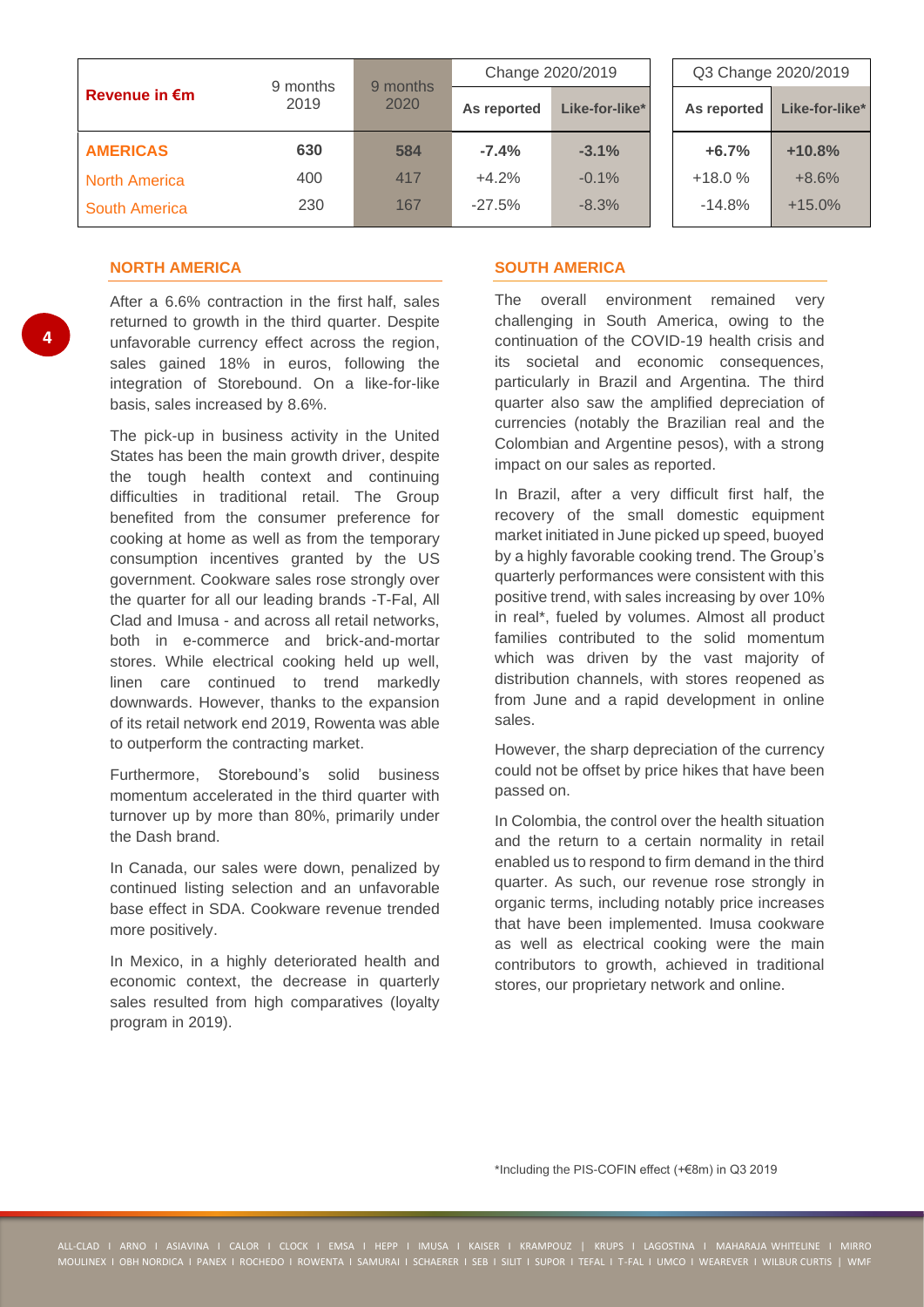| 9 months                |       | 9 months | Change 2020/2019 |                | Q3 Change 2020/2019 |                |  |
|-------------------------|-------|----------|------------------|----------------|---------------------|----------------|--|
| Revenue in $\epsilon$ m | 2019  | 2020     | As reported      | Like-for-like* | As reported         | Like-for-like* |  |
| <b>ASIA</b>             | 1,715 | 1,582    | $-7.7%$          | $-6.2%$        | $+2.0%$             | $+6.0%$        |  |
| China                   | 1,339 | 1,196    | $-10.7%$         | $-8.9%$        | $+0.1%$             | $+3.9%$        |  |
| Other countries         | 376   | 386      | $+2.7%$          | $+3.8%$        | $+7.6%$             | $+12.4%$       |  |

#### **CHINA**

In China, the cookware market trended favorably in the third quarter, fueled by the increased share of e-commerce. Conversely, the small domestic appliance (SDA) market waned somewhat over the summer, following the very strong dynamic driven by the promotional events of June (Shopping festival). In both cases, it is worth noting that the offline market continued to contract sharply.

In this context, after a second quarter posting revenue up 10% LFL, Supor sales momentum in China was less brisk in the third quarter, at +3.9% LFL. Nurtured by all the business activities, the increase was fairly well balanced between cookware -fueled mainly by woks and kitchen tools- and small domestic appliances. In addition to the continued success of existing product lines (notably high-speed blenders and garment steamers), Supor has also been moving into new trendy, more western categories such as oil-less fryers and ovens. Continued good momentum in the third quarter stems from Supor's accurate product dynamic, strengthened market coverage and solid digital marketing activation, targeting notably young generations.

Over the first nine months of the year, cookware sales remained down, owing to the business backlog accumulated in the first half (due to the extended shutdown of the Wuhan plant) while SDA turnover was practically stable.

#### **OTHER ASIAN COUNTRIES**

In Asia excluding China, after a resilient first half despite the health crisis, the third quarter materialized a steep acceleration in business activity with sales up 12.4% LFL, fueled by practically all the countries in the region.

**5**

In Japan, the Group's largest market in the Asian area, the imperative of cooking more at home generated strong demand for our flagship products and innovations, including the Ingenio line, Cook4me steam cookers and Lakulacooker. Besides, the reopening of stores led to a recovery in the 43 shops of our retail business.

In South Korea, revenue expansion was brisk in the third quarter, thanks notably to good sell-in ahead of the Chuseok harvest festival (October 1). The launch of new categories such as draught beer systems and oil-less fryers, WMF products and new listings in both ecommerce and specialists' retailers have been key growth drivers.

In the other countries in the region, revenue in the third-quarter trended upwards, with strong recovery in Australia notably thanks to extended distribution, solid performances in Thailand and Hong Kong, and a return to growth in Singapore through e-commerce. However, in Vietnam, third-quarter activity was impacted by the nonrenewal of a campaign with a retailer.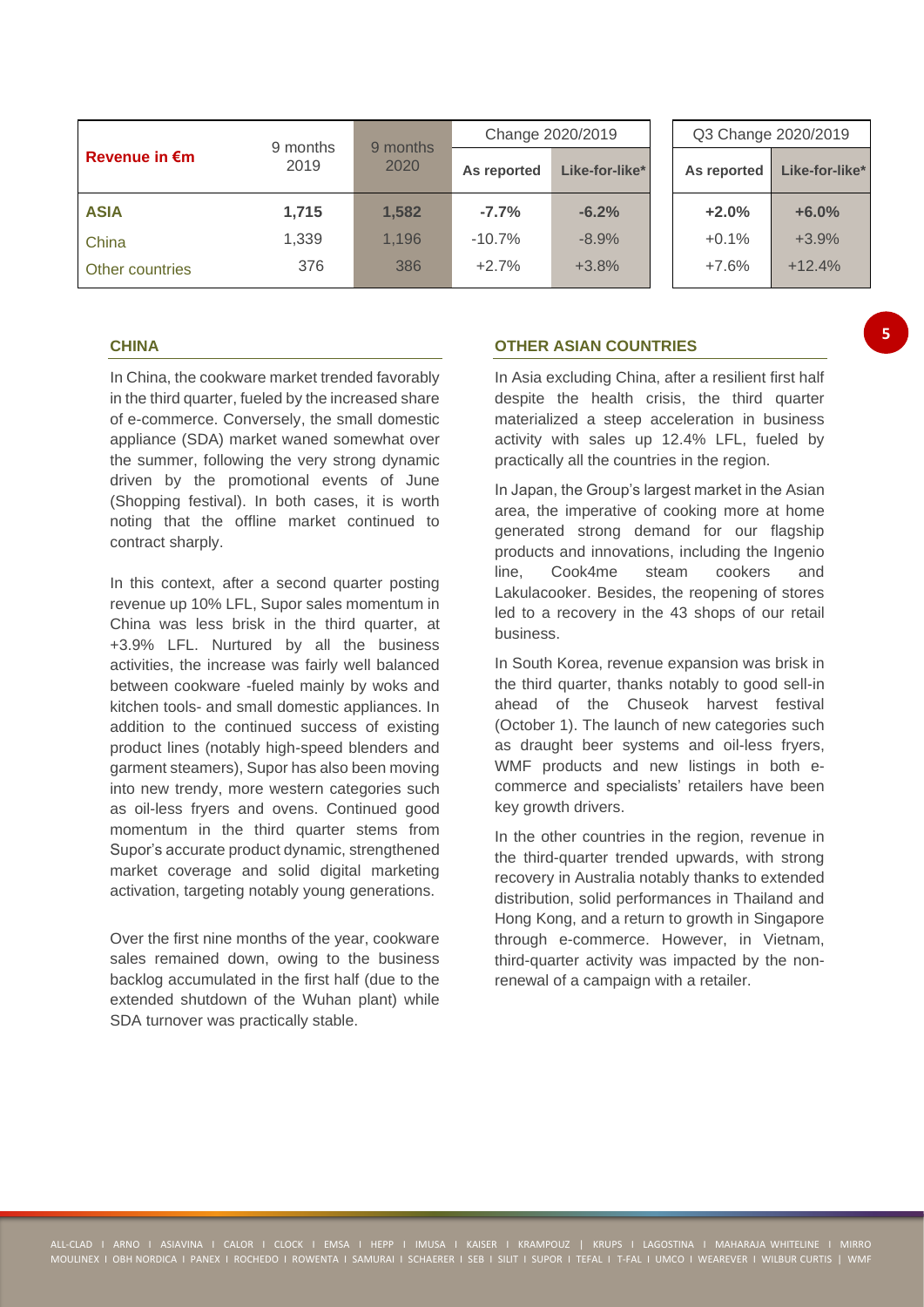### **COMMENTS ON PROFESSIONAL BUSINESS ACTIVITY**

|                         |                  |                  | Change 2020/2019 |                | Q3 Change 2020/2019 |                |  |
|-------------------------|------------------|------------------|------------------|----------------|---------------------|----------------|--|
| Revenue in $\epsilon$ m | 9 months<br>2019 | 9 months<br>2020 | As reported      | Like-for-like* | As reported         | Like-for-like* |  |
| Professional business   | 589              | 428              | $-27.3%$         | $-31.6%$       | $-38.4%$            | $-39.4%$       |  |

**6**

At end-September, revenue of the Group's Professional business remained substantially down, with a decline of nearly 40% LFL in the third quarter.

In addition to a demanding base effect stemming from the delivery of major Professional Coffee contracts last year, our sales are being impacted above all by the COVID-19 health crisis, whose economic consequences on the hospitality and restaurant sector remained massive in the third quarter. The sharp and extended decrease in business activity, along with the sector's direct exposure to new health measures, has led customers to adopt extreme caution and, hence,

to suspend or postpone their investments in coffee machines. However, commercial activity naturally continues to fuel the pipeline of future contracts and seize all development opportunities.

In parallel, our service and maintenance business has been holding up firmer in Europe - Germany in particular.

Hotel equipment, almost exclusively based on contracts, was hit even harder over the quarter, but accounts for a limited share of Professional business.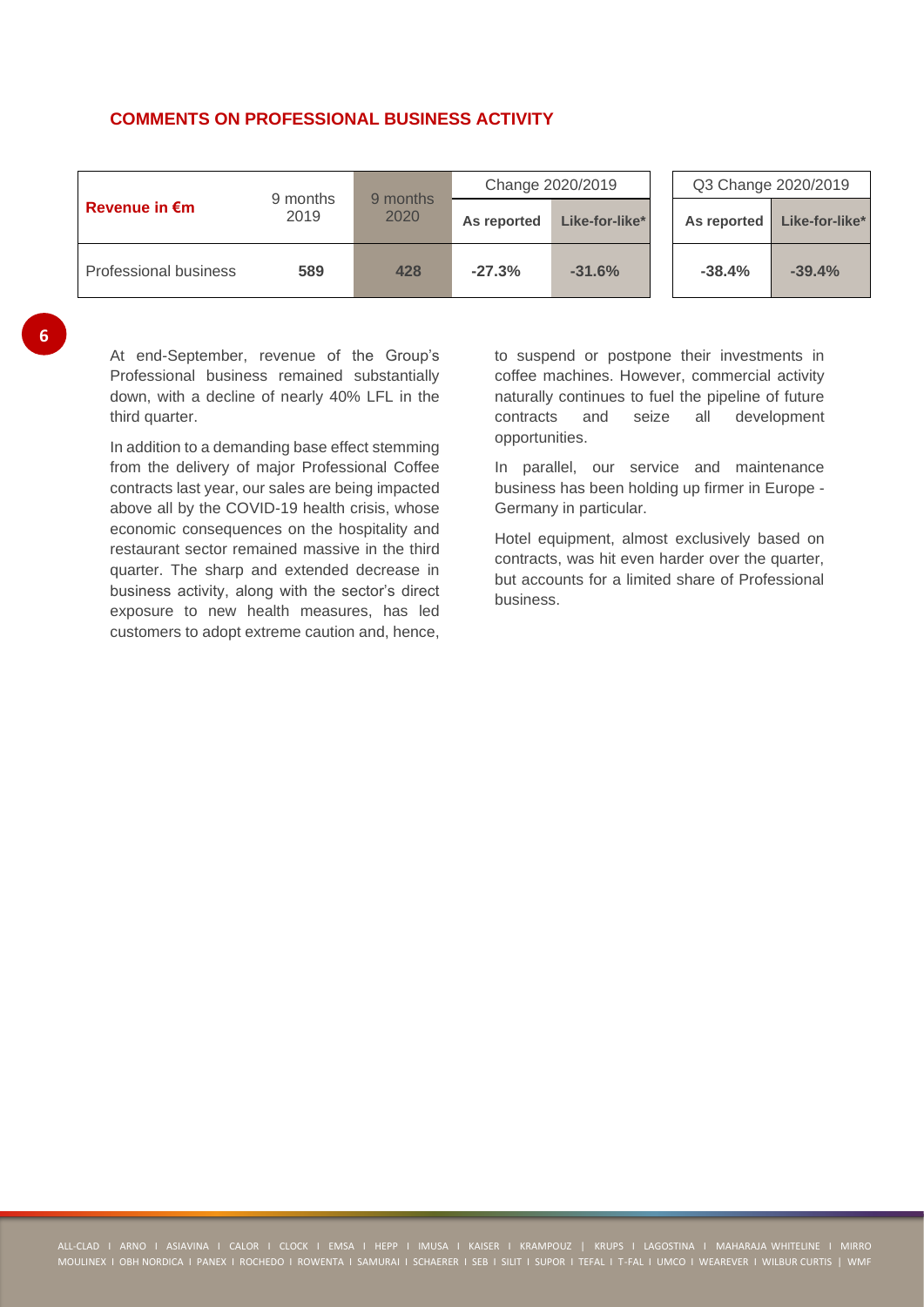### **OPERATING RESULT FROM ACTIVITY**

At end-September, the Group's Operating Result from Activity (ORfA) stood at €324m, versus €407m for the first nine months of 2019 (-20.4%). It includes a currency effect of -€63m and a scope effect of +€6m. On a like-for-like basis, ORfA at end-September came out at €381m.

The contraction in ORfA in the first nine months owes mainly to the decrease in volumes, both Consumer and Professional, over the period. The decline in gross margin has not been entirely offset by the gains achieved in purchasing, the reduction of growth drivers and the savings plan on G&A costs.

Yet the decline was much more limited than in the first half, reflecting an acceleration in the steady improvement of performance in the third quarter, in which the Group posted ORfA of €221m, compared with €178m in 2019.

This 25% increase resulted directly from higher Consumer sales and from unusually low investment in growth drivers (mainly advertising and operational marketing), which will reverse in the fourth quarter. It also includes a more detrimental currency effect of -€39m, following the amplified depreciation of several currencies in the last few months.

### **DEBT AT SEPTEMBER 30, 2020**

Net debt stood at €1,971m at September 30, 2020 (of which €293m in IFRS 16 debt). This was practically stable on end-December 2019 and down €488m on end-September 2019. It includes the acquisition of Storebound in July.

The decrease in debt can be attributed to the solid generation of operating cash flow, stemming largely from a decrease in working capital requirement.

### **OUTLOOK**

The overall environment is severely impacted by the COVID-19 crisis, and caution still applies given the resurgence of the epidemic, which could lead to new restrictive measures, notably in Europe.

Under the current conditions, Groupe SEB expects annual sales to contract by around 5% to 6% on a like-for-like basis, with a negative currency effect of €200-€250m. This year-on-year decrease takes account, for the fourth quarter, of some normalization in demand for the Consumer business and a Professional division that will remain heavily impacted by the effects of the crisis on the hospitality and catering sector.

However, resilient market and solid performances in the third quarter lead us to be confident. After two quarters of reduced investment in growth drivers, the Group should resume a substantially more proactive policy in the fourth quarter.

On this basis and taking account of a negative currency effect slightly above €100m and a positive raw material effect, 2020 Operating Result from Activity could fall by 25-30% versus 2019.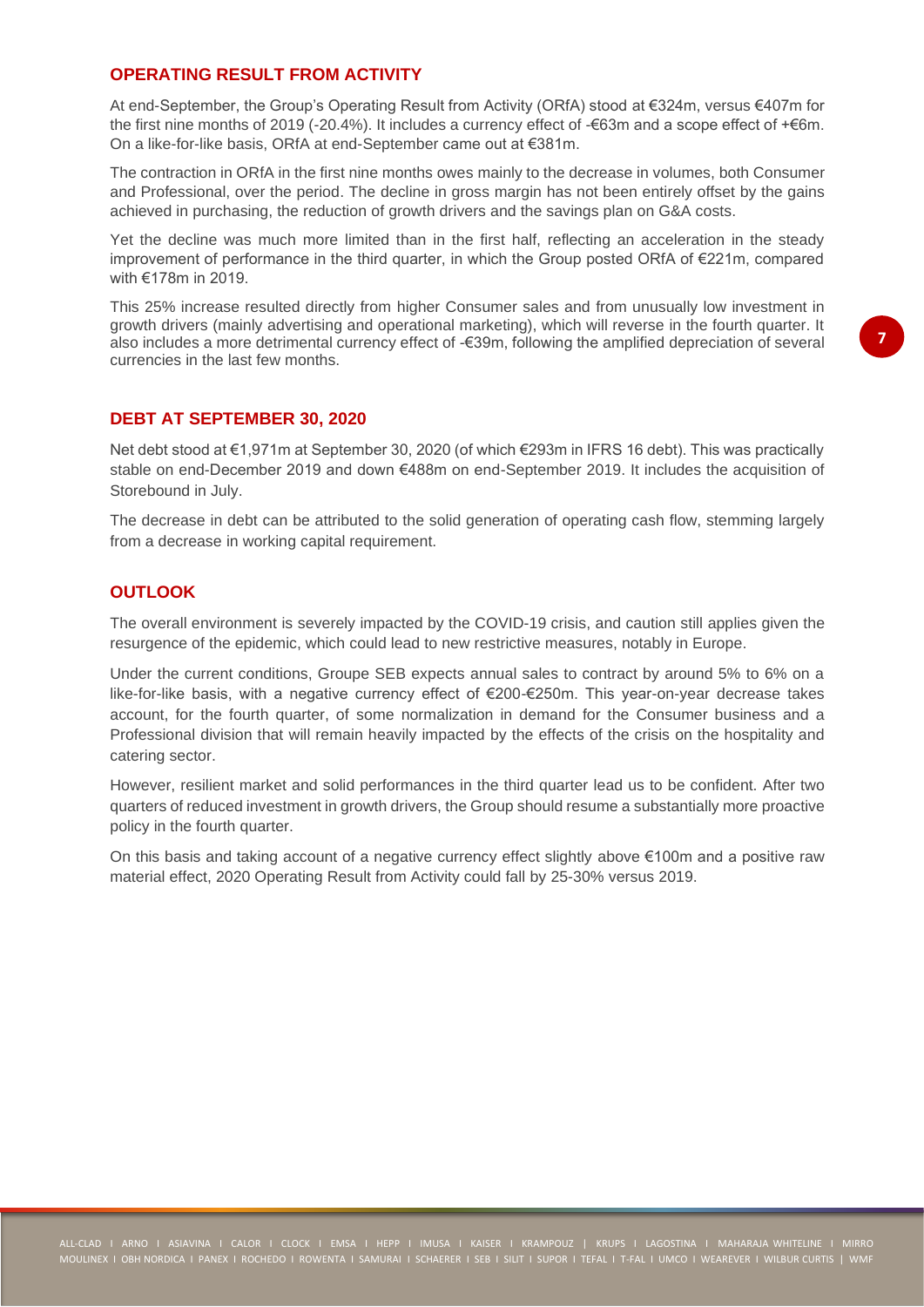#### **Conference call with management on October 26 at 6:00 p.m. CET**

Numbers:

From France: +33 (0) 1 72 72 74 03 - PIN : 38445151## From other countries: +44 20 7194 3759 - PIN: 38445151#

Listen to the audiocast and the presentation on our website on October 26 from 8:00 p.m.: [www.groupeseb.com](https://www.groupeseb.com/fr) or [click here](https://channel.royalcast.com/webcast/seb-en/20201026_1)

## **GLOSSARY**

#### *On a like-for-like basis (LFL) - Organic*

The amounts and growth rates at constant exchange rates and consolidation scope in a given year compared with the previous year are calculated:

- using the average exchange rates of the previous year for the period in consideration (year, halfyear, quarter),
- on the basis of the scope of consolidation of the previous year.

This calculation is made primarily for sales and Operating Result from Activity.

#### *Adjusted EBITDA*

Adjusted EBITDA is equal to Operating Result from Activity minus discretionary and non-discretionary profit-sharing, to which are added operating depreciation and amortization.

#### *Operating Result from Activity (ORfA)*

Operating Result from Activity (ORfA) is Groupe SEB's main performance indicator. It corresponds to sales minus operating costs, i.e. the cost of sales, innovation expenditure (R&D, strategic marketing and design), advertising, operational marketing as well as commercial and administrative costs. ORfA does not include discretionary and nondiscretionary profit-sharing or other non-recurring operating income and expense*.*

#### *Free cash flow*

Free cash flow corresponds to the "net cash from operating activities" item in the consolidated cash flow statement, adjusted from non-recurring transactions with an impact on the Group's net debt (for example, cash outflows related to restructuring) and after taking account of recurring investments (CAPEX).

#### *Net debt*

This term refers to all recurring and non-recurring financial debt minus cash and cash equivalents, as well as derivative instruments linked to Group financing. It also includes financial debt from application of the IFRS 16 standard "Leases" in addition to short-term investments with no risk of a substantial change in value but with maturities of over three months.

#### *Loyalty program (LP)*

These programs, led by distribution retailers, consist in offering promotional offers on a product category to loyal consumers who have made a series of purchases within a short period of time. These promotional programs allow distributors to boost footfall in their stores and our consumers to access our products at preferential prices.

#### *SDA*

Small Domestic Appliances: Kitchen Electrics, Home and Personal care

#### *PCM*

Professional Coffee Machines